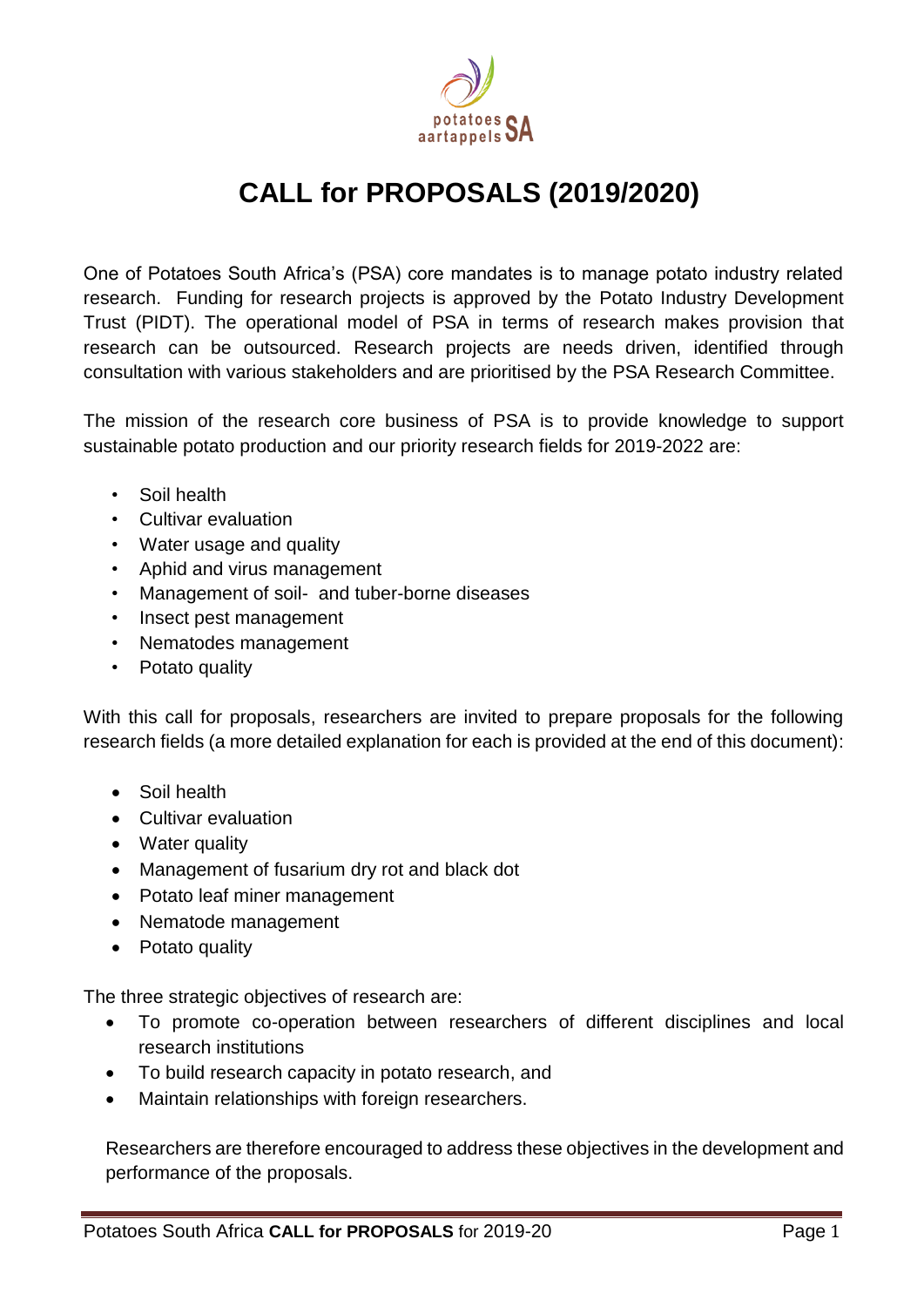

# **Application**

- 1. A **Call for Proposals** is sent out by PSA *via* e-mail and is posted on PSA's website [\(www.potatoes.co.za\)](http://www.potatoes.co.za/).
- 2. A Project Proposal is prepared using PSA's Project Proposal template (attached and available on the PSA website) and submitted no later than **8 February 2019** *via* e-mail to the Manager: Research and Development, Potatoes South Africa [\(fienie@potatoes.co.za\)](mailto:fienie@potatoes.co.za).
- 3. Project Proposals that are compliant with the Project Proposal template are evaluated by experts in the industry and in the research field. During this process the researchers can be approached to provide more clarity on aspects of the proposal.
- 4. Proposals recommended by the experts will be presented to the Research Committee by the project leader. Notice of the meeting will be sent to the project leader  $\pm 10$  days before the Research Committee budget meeting scheduled for **5-6 March 2019** in Pretoria.
- 5. Project evaluation criteria are:
	- Impact on sustainability and competitiveness to the potato industry
	- Research objectives relevant to end user needs
	- Value for money
	- Quality and clarity of the research proposal (Problem statement accuracy, quality of literature review, research methodology, research milestone clarity and research capacity of the team)
- 6. In anticipation of approval of the research budget for the financial year 2019/2020 by the PIDT by 30 June 2019, project leaders of projects recommended by the Research Committee will be contacted to initiate administrative processes according to PSA's supply chain management policy in order to ensure timely commencement of projects. (Note: until approval of the budget by the PIDT, the project may still be rejected or postponed).
- 7. Following the approval of the budget by the PIDT, the Research Agreements and Terms of Reference will be finalized and signed. Funding for approved projects will be available from 01 July 2019 provided that the research agreements are signed by all parties. PSA's financial year is from 01 July 2019 – 30 June 2020.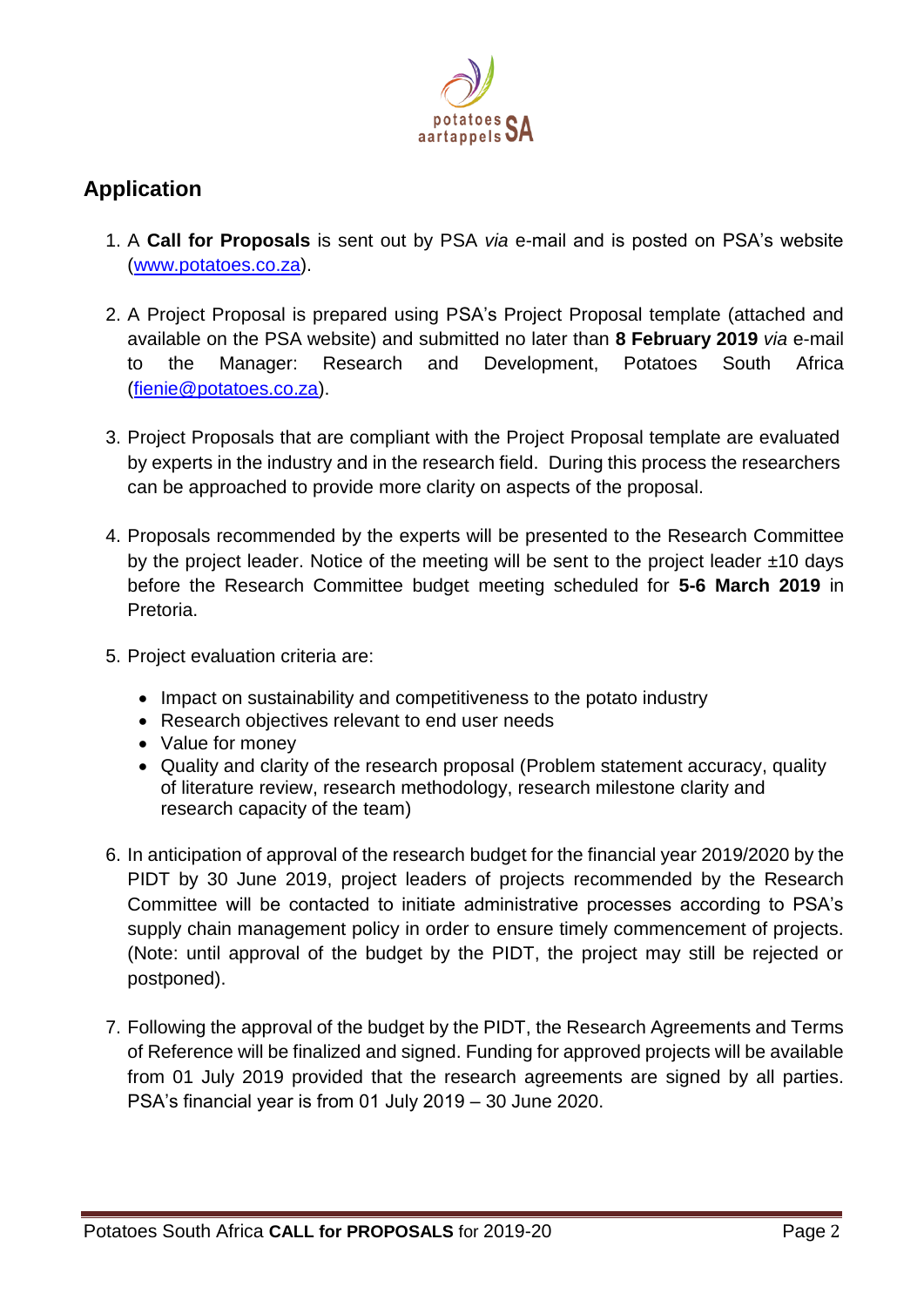

### **Project proposals**

The duration of projects varies from between one to four years. Student bursaries, preparation of a dissertation/thesis, overseas travel or attendance of congresses and symposia other than the annual Potato Research Symposium are not funded.

## **Reporting**

1. The transfer of information and knowledge generated during the execution of projects to the potato industry, is critically important.

2. An annual progress project report will be submitted by **30 June** of each year and must be accompanied by a draft CHIPS magazine article. Researchers are also expected to verbally report on progress during the annual Potato Research Symposium.

- 3. Funding will be released in accordance with the funding schedule agreed upon, provided satisfactory progress as set out in the Terms of Reference of the research agreement.
- 4. Thirty percent **(30%)** of the funding of the final year of the project will be withheld until approval of the final report and at least one CHIPS article.

### **Additional funding**

Researchers are encouraged to source additional funding from sources such as the NRF, DTI-Thrip, etc. Funding from the potato industry is in the first place to address problems in the field.

### **Background to projects**

#### **1. Soil health**

Soil health is the integration and optimization of the physical, chemical and biological properties for specific soil types to improve productivity in a sustainable manner. Intensive agronomic crop production has contributed to gradual deterioration of soil health, resulting in reduced yield and profitability. In addition to this, consequently soilborne diseases are becoming more difficult to control. For some diseases little to no chemical control options are available. Soil-borne diseases that have become a major problem in potato production in South Africa include powdery scab, common scab, fusarium, black dot, and root knot nematode. A sustainable approach needs to be investigated, ultimately developing the development of a soil health strategy for potato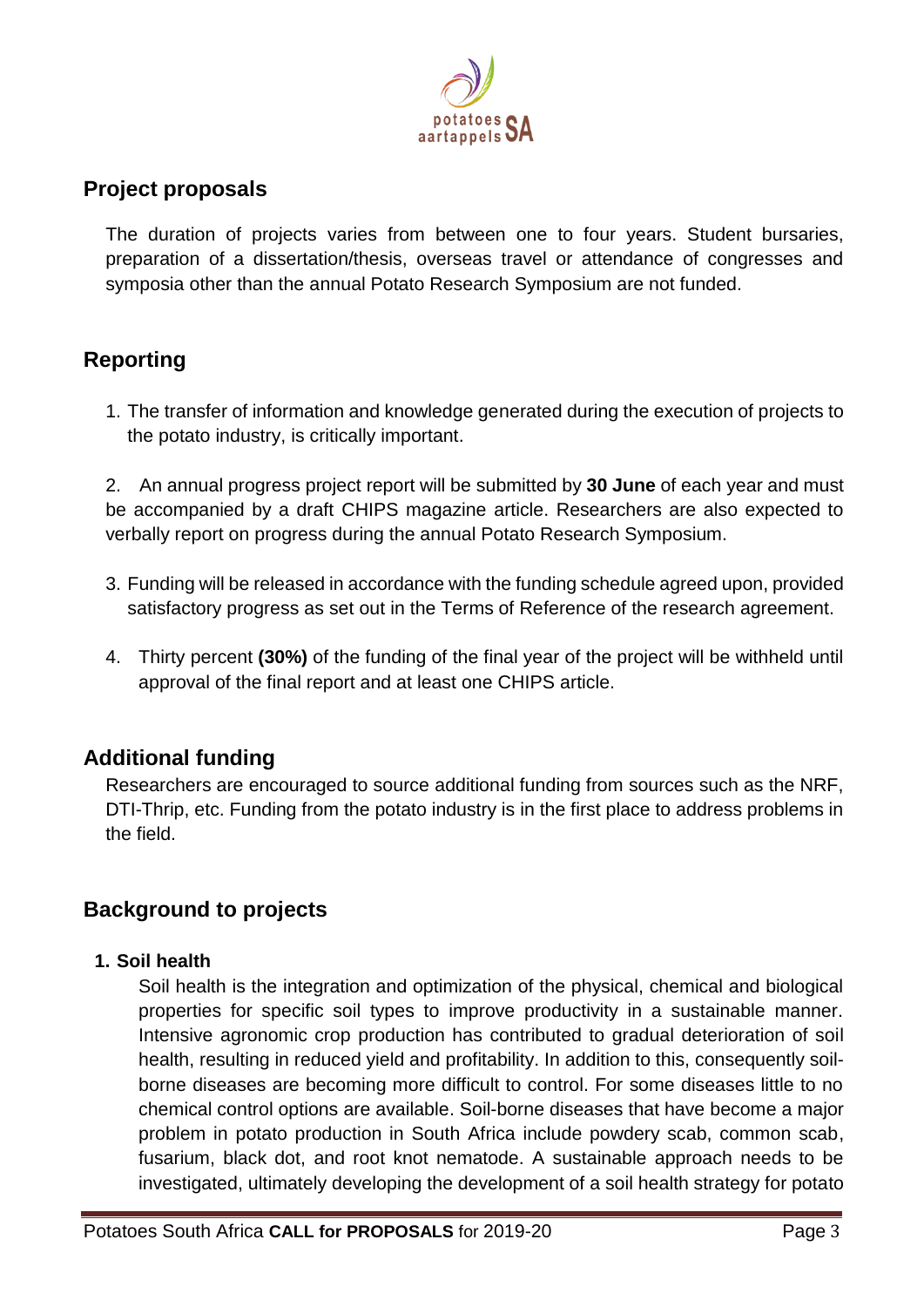

production. Farmers are also keen to 'measure' the health of their soil to monitor the success of practices towards improving soil health. Proposals can include a variety of approaches such as cover - and green manure crops, tillage methods, crop rotation, soil amendments, etc.

#### **2. Cultivar evaluation**

Cultivar choice is one of the most important aspects of potato production. The genetic potential for yield and tolerance to biological and environmental stress determines how successful potatoes can be produced in a specific situation. With a vegetative propagated crop such as potato, qualities of the propagation material play a key role to realise the full potential of cultivars. Under increasingly competitive farming conditions and sophisticated markets, the correct choice of cultivar has become very important. Researchers are invited to submit proposals to evaluate characteristics of cultivars, keeping in mind that potato working group trials are already evaluating cultivars in respect of yield and adaptability to various climatic conditions.

#### **3. Water quality, and the effect thereof on potato production**

Water is the most valuable resource in South Africa, both on macro-economic and farm level. At the same time, maximum yield can only be attained if enough water of acceptable quality is available to the potato crop. Research on water usage by potato plants under local conditions have been done in previous years, and this was followedup by research on irrigation scheduling. Concerns about the quality of irrigation water in terms of both biological and chemical properties have been raised and need to be investigated. Proposals to investigate effects of water quality on potato production are therefore invited.

#### **4. Management of soil-borne diseases**

Powdery scab, and soft rot & black stem, common scab, verticillium wilt, black dot and fusarium diseases, etc., are of the tuber-borne diseases causing yield and quality loss worldwide. Farmers in Limpopo identified black dot as limiting yield and quality and farmers in the Eastern Free State reported that fusarium dry rot is a problem. Researchers are invited to submit proposals to address various aspects of integrated disease management strategies for both these diseases.

#### **5. Potato leaf miner management**

In the past, potato tuber moth was considered the most important potato pest in South Africa. During a recent survey however, farmers rated potato leaf miner the most important potato pest that can cause considerable damage. Several research questions are already receiving attention, but many still need attention.